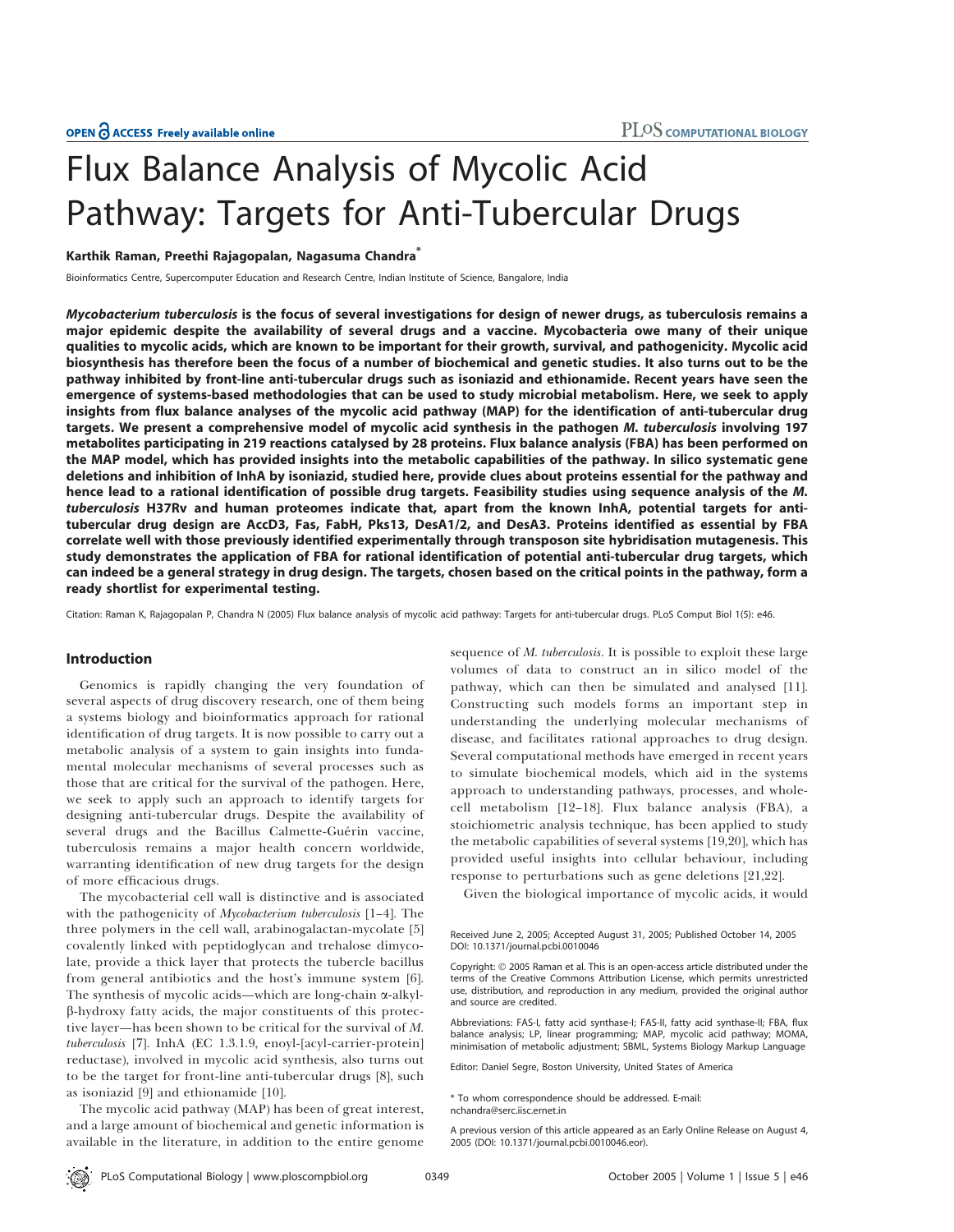# Synopsis

M. tuberculosis, a deadly human pathogen, owes many of its unique qualities to its thick, waxy coat, containing fatty acids called mycolic acids. Several front-line drugs used for treating tuberculosis indeed inhibit mycolic acid synthesis. Understanding the biochemical pathway that makes these compounds is therefore of great interest. Availability of the genome sequence and various computational methods enable us to study pathways as whole functional units, rather than having to infer from the study of individual proteins. Here, we present a comprehensive identification of the components of the mycolic acid pathway and represent it mathematically based on reaction stoichiometry. Such models are amenable to perturbations and simulations using flux balance analysis, allowing the study of pathways from a metabolic capacity perspective, and yielding information about reaction fluxes. The perturbations studied here are in silico gene knock-outs and drug effects, which led us to identify genes essential to the pathway and hence for survival of the pathogen. The results are in good agreement with essentiality determined through experimental genetics. Such essential genes can be good targets for drug design, especially when they do not have homologues in the human proteome. FBA followed by sequence analyses have resulted in identification of potential antitubercular drug targets.

be useful to understand the behaviour of the pathway as a whole and of its individual components, both in a normal mycobacterial cell as well as upon perturbations, such as when a drug is acting upon it. We have therefore built a model of the MAP, represented it as a stoichiometric matrix,

and performed FBA of this model, to gain insights into the critical steps of the pathway. Further, we have used the knowledge gained from these analyses for rational identification of putative drug targets and estimated their appropriateness by sequence analysis.

# Results/Discussion

#### Model Description

The model of the MAP built here (Figure 1), containing 219 reactions and 197 metabolites, mediated through 28 proteins (Table 1), is according to our knowledge more complete and accurate with annotations from the latest literature than that from any other publicly available resource. The model in Systems Biology Markup Language (SBML) format is available as Dataset S1. The list of reactions has also been given in a flat file as Dataset S2. The biosynthesis of mycolic acids can be considered as made up of four subpathways: (A) production of malonyl CoA, (B) fatty acid synthase-I (FAS-I) pathway, (C) fatty acid synthase-II (FAS-II) pathway, and (D) condensation of FAS-II and FAS-I products into  $\alpha$ - (D1), methoxy- (D2), and keto-mycolic acids (D3). FAS-I and FAS-II (B and C sub-pathways) are dependent upon the production of malonyl CoA (produced in A). The products of B and C are then converted into different mycolic acids in D.

The FAS-I system, present predominantly in eukaryotes, is capable of de novo fatty acid synthesis, whereas the FAS-II system in mycobacteria, although similar to that in other

Table 1. Table of Proteins and Their Corresponding Genes in MAP and Sources for Inference of Their Reactions

| <b>Number</b>  | Gene             | <b>Rv Identifier</b>     | SwissPROT/TrEMBL<br><b>Accession Number</b> | <b>Reactions</b>        | <b>References</b> |
|----------------|------------------|--------------------------|---------------------------------------------|-------------------------|-------------------|
|                |                  |                          |                                             |                         |                   |
| $\mathbf{1}$   | acpS             | <b>Rv2523c</b>           | P0A4W8                                      | $\mathbf{1}$            | [51]              |
| 2              | birA             | <b>Rv3279c</b>           | P96884                                      | $\overline{2}$          | $[51]$            |
| 3              | accA3            | <b>Rv3285</b>            | P96890                                      | 3, 196                  | [40, 51]          |
| 4              | accD3            | <b>Rv0904c</b>           | P63405                                      | 4                       | $[51]$            |
| 5              | fas              | <b>Rv2524c</b>           | P95029                                      | 5:62                    | [23, 24]          |
| 6              | fabD             | Rv2243                   | P63458                                      | 63                      | $[58]$            |
| $\overline{7}$ | fabH             | <b>Rv0533c</b>           | P0A574                                      | 64                      | [25, 26]          |
| 8              | fabG1            | Rv1483                   | <b>P0A5Y4</b>                               | 65:6:185                | $[29]$            |
| 9              | fabG2            | Rv1350                   | P66781                                      | 66:6:186                | $[2]$             |
| 10             | fabG4            | <b>Rv0242c</b>           | O53665                                      | 67:6:187                | [2]               |
| 11             | UNK1             | $\overline{\phantom{0}}$ | $\overline{\phantom{0}}$                    | 68:6:188                | [2, 27]           |
| 12             | inhA             | Rv1484                   | P0A5Y6                                      | 69:6:189                | $[30]$            |
| 13             | kasA             | Rv2245                   | P63454                                      | 70:6:184                | [28, 31]          |
| 14             | kasB             | Rv2246                   | P63456                                      | 70:6:184                | [28, 31]          |
| 15             | desA1            | <b>Rv0824c</b>           | Q50824                                      | 190:192                 | [2, 27]           |
| 16             | desA2            | Rv1094                   | 053442                                      | 190:192                 | [2, 27]           |
| 17             | desA3            | <b>Rv3229c</b>           | Q7D5W1                                      | 190:192                 | [2, 27]           |
| 18             | mmaA2            | <b>Rv0644c</b>           | O79FX6                                      | 193, 200, 212           | [36, 37]          |
| 19             | pcaA             | <b>Rv0470c</b>           | Q7D9R5                                      | 194                     | $[4]$             |
| 20             | fadD32           | Rv3801c                  | O53580                                      | 195, 202, 208, 213, 218 | $[40]$            |
| 21             | accD4            | <b>Rv3799c</b>           | O53578                                      | 196                     | $[40]$            |
| 22             | accD5            | Rv3280                   | P96885                                      | 196                     | [40]              |
| 23             | pks13            | <b>Rv3800c</b>           | O53579                                      | 197, 203, 209, 214, 219 | $[59]$            |
| 24             | mmaA4            | <b>Rv0642c</b>           | Q79FX8                                      | 198, 205, 201           | [3, 34, 37]       |
| 25             | mmaA3            | <b>Rv0643c</b>           | P72027                                      | 199, 206                | $[37]$            |
| 26             | cmaA2            | <b>Rv0503c</b>           | P0A5P0                                      | 201, 207, 217           | [3, 33, 35]       |
| 27             | mmaA1            | <b>Rv0645c</b>           | P0A5Q0                                      | 204, 215                | [6, 39]           |
| 28             | UNK <sub>2</sub> |                          |                                             | 211,216                 | [6]               |

Reaction cycles have been indicated as, for instance, 65:6:185 (for fabG1), which is to be interpreted as 65, 71, 77, ..., 185. DOI: 10.1371/journal.pcbi.0010046.t001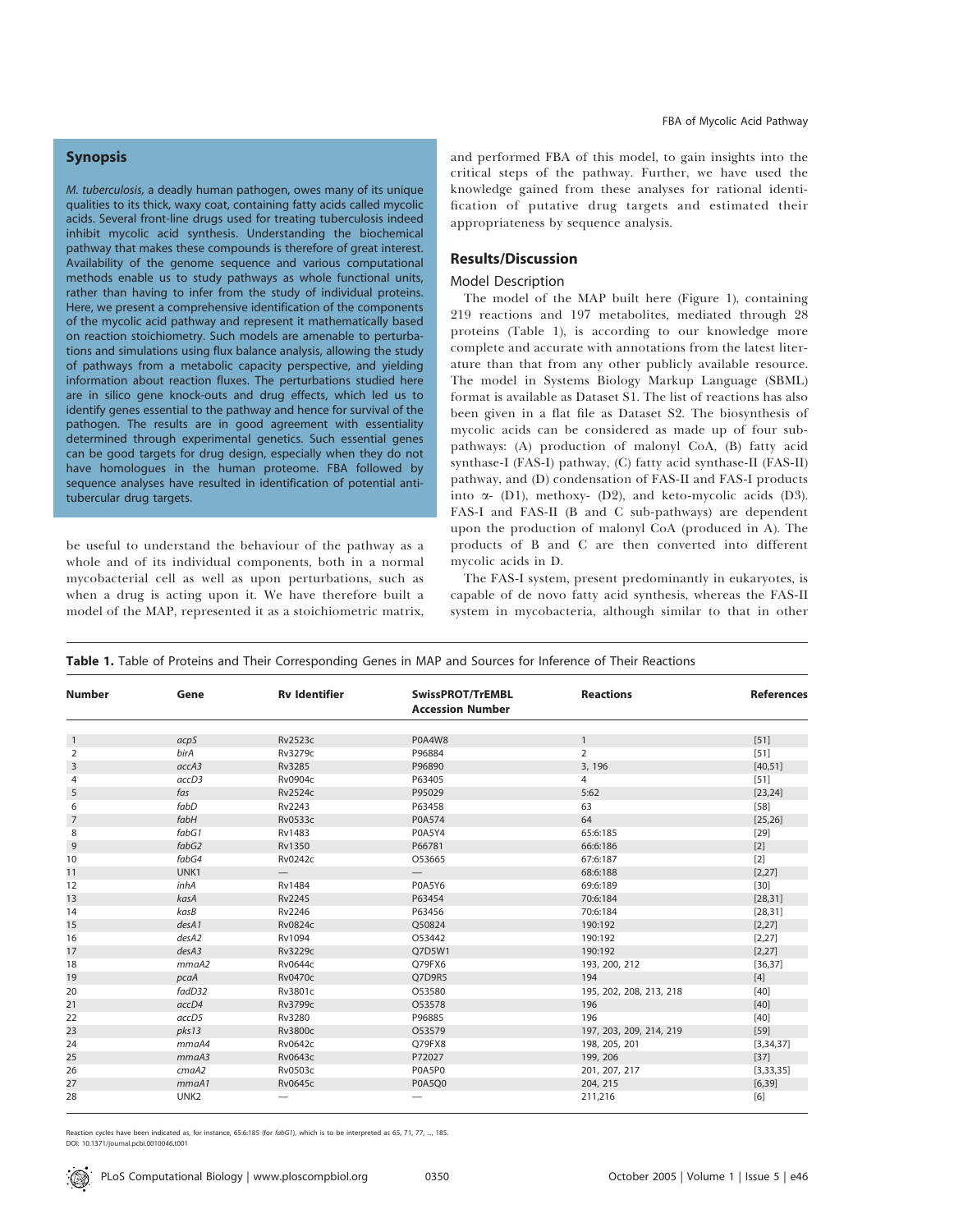

Figure 1. Schematic Diagram of the MAP in M. tuberculosis

(A–D) refer to the four sub-pathways (see text). The key metabolites are indicated in larger type. Proteins catalysing each reaction are indicated to the right of the reaction arrows, while the reaction numbers are indicated to the left. Reaction cycles have been indicated as, for instance, 65:6:185 (for fabG1), which is to be interpreted as 65, 71, 77, …, 185.  $~\otimes$  indicates inhibition of InhA by isoniazid and ethionamide in the pathway. The reaction numbers in parentheses indicate reactions for the *trans* forms in (D2) and (D3). DOI: 10.1371/journal.pcbi.0010046.g001

bacteria, elongates the products of FAS-I, resulting in the production of meromycolates, key precursors of mycolic acids [2]. The basic reactions in FAS-I and FAS-II are a repetition of a cycle of four reactions, each cycle culminating in the extension of the alkyl chain by a two-carbon unit (Figure 2). The FAS-I enzyme is a single polypeptide with multiple domains catalysing a cycle of reactions to generate short-chain acyl CoA esters [23]. FAS-I exhibits a bimodal product distribution:  $C_{16}$  to  $C_{18}$  and  $C_{24}$  to  $C_{26}$  acyl CoAs [24]. These form the substrates for the FAS-II reaction cycle and the polyketide synthase enzyme, respectively.  $\beta$ -ketoacylsynthase III forms a pivotal link between FAS-I and FAS-II [25,26]. The FAS-II system is composed of four enzyme reactions iteratively converting  $C_{16}$ -acyl CoA to  $C_{58}$ -acyl-ACP (meromycolate) [27–31].

Except for reactions 190–192, experimental data clearly indicating the involvement of the appropriate proteins are available in literature. However, clear identification of the proteins referred to as UNK1 and UNK2 is not yet available. Although no explicit experimental evidence is available for reactions 190–192, the involvement of desA1, desA2, and desA3 has been suggested based on sequence annotations [27] and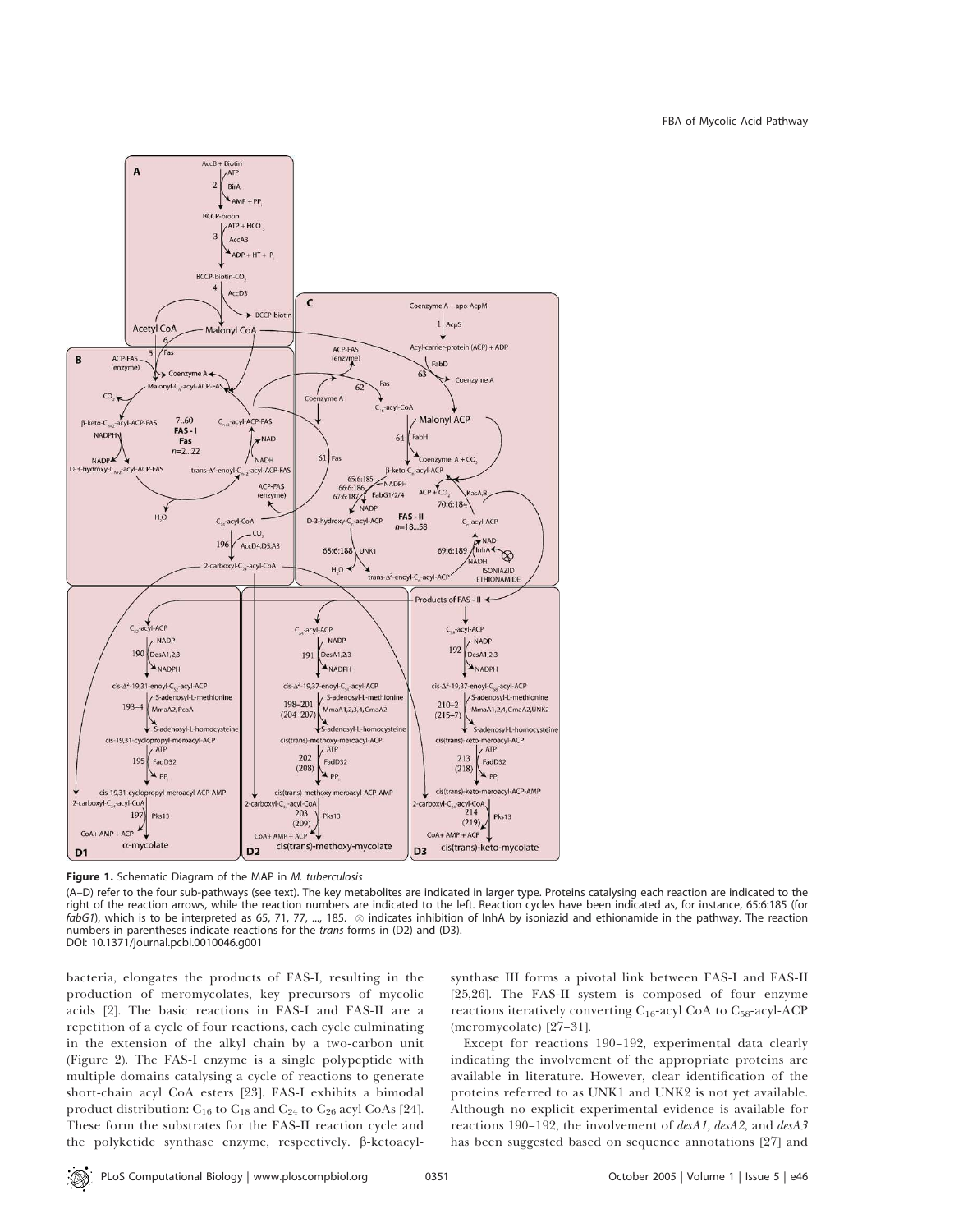

Figure 2. Flux Distributions Obtained from FBA Using the MAP Model and Objective Function  $c_1$ 

(A) in an unperturbed state, (B) upon deletion of *inhA*, (C) upon deletion of pcaA, and (D) upon inhibition of InhA. Insets in (A) and (C) refer to enlarged versions of the indicated portions. Note that the scale for (D) is different. It may be noted that the lines joining the various flux points have been drawn to aid in discerning the flux peaks clearly; the lines as such have no physical significance. DOI: 10.1371/journal.pcbi.0010046.g002

indirect experimental evidence [32], thus justifying their inclusion in this model. The cis-unsaturated meromycolate chain further undergoes cyclo-propanation, processing for keto- and methoxy-mycolic acids [3,4,33–39] and Claisen condensation with the FAS-I product  $C_{24}$ -acyl CoA [6,40], to yield a-, methoxy-, or keto-mycolic acids, as shown in Figure 1D.

Biochemical characterisation of mycolic acids in M. tuber- $\omega$ culosis H37Rv cell cultures clearly indicate that  $\alpha$ -mycolate is the predominant mycolic acid and it comprises as much as 49% of the mycolates in the cell wall, whereas methoxy- and keto-mycolates are present in smaller quantities of 27% and 24%, respectively [41]. These data have been considered during FBA of the MAP model.

## FBA

The MAP system outlined here, though involving only 28 proteins, has 197 metabolites participating in 219 reactions with high interconnectivity, and thus benefits from a systematic FBA. The system considered here, though relatively small in comparison to genome-scale metabolic models previously studied by FBA [19–22], is still complete in its own right (analogous to a separate module) and gives profound insights into mycolic acid metabolism. More importantly, with a single pathway in question, the objective functions for optimisation can be better defined and have specific biological relevance that can be related to experimental data quite readily.

The stoichiometric matrix for this system is of size  $197 \times$ 247. The vector  $\bf{v}$  (for details, see Materials and Methods) has 247 fluxes, including 28 exchange fluxes:

$$
\mathbf{v} = \begin{bmatrix} v_1 & v_2 & \dots & v_{219} & b_1 & b_2 & \dots & b_{28} \end{bmatrix}^T \tag{1}
$$

Objective function: Mycolic acids are known to play a key role in the structural integrity of the mycobacterial cell wall and have been shown to be critical both for growth [42–44] of the bacillus and its pathogenicity [1–4] by several experiments. These data imply that the mycobacterial cell would be geared toward optimal production of mycolic acids, in terms of maximal molar yield of the appropriate mycolic acids for a given genotype.

Given that the cell wall contains different types of mycolates in varying proportions, the optimal production of mycolates can be captured in two different ways: (a) only the most important mycolate is produced, and (b) the known ratios of different mycolates are fixed. We encode these two scenarios as two objective functions,  $c_1$  and  $c_2$ , respectively:

 $\langle \mathbf{c}_1 \cdot \mathbf{v} \rangle = -0.4926v_\alpha - 0.2334v_{\text{cis-methoxy}}$ 

$$
-0.0327vtrans-methoxy - 0.2117vcis-keto
$$
  

$$
-0.0297vtrans-keto
$$
 (2)

and

$$
\langle \mathbf{c}_2 \cdot \mathbf{v} \rangle = -1.0000 v_{\text{mycolates}} \tag{3}
$$

where  $v_{\text{mycolates}}$  represents the flux of a hypothetical reaction:

- 0.4926  $\alpha$ -mycolate + 0.2334 *cis*-methoxy-mycolate
- $+0.0327$  trans-methoxy-mycolate  $+0.2117$  cis-keto-mycolate
- $+0.0297$  trans-keto-mycolate  $\rightarrow$  mycolate-biomass.

The coefficients of the fluxes of  $\alpha$ -mycolates, *cis*-methoxy and trans-methoxy mycolates, as well as cis-keto and trans-keto mycolates indicated in the above equations are based on the biochemical data about  $\alpha$ -, methoxy-, and keto-mycolates present in the cell wall in the ratio of 1.0:0.54:0.49, with the cis forms dominating the trans forms of the methoxy- and ketomycolates, in a ratio of 1:0.14 [41]. Production of different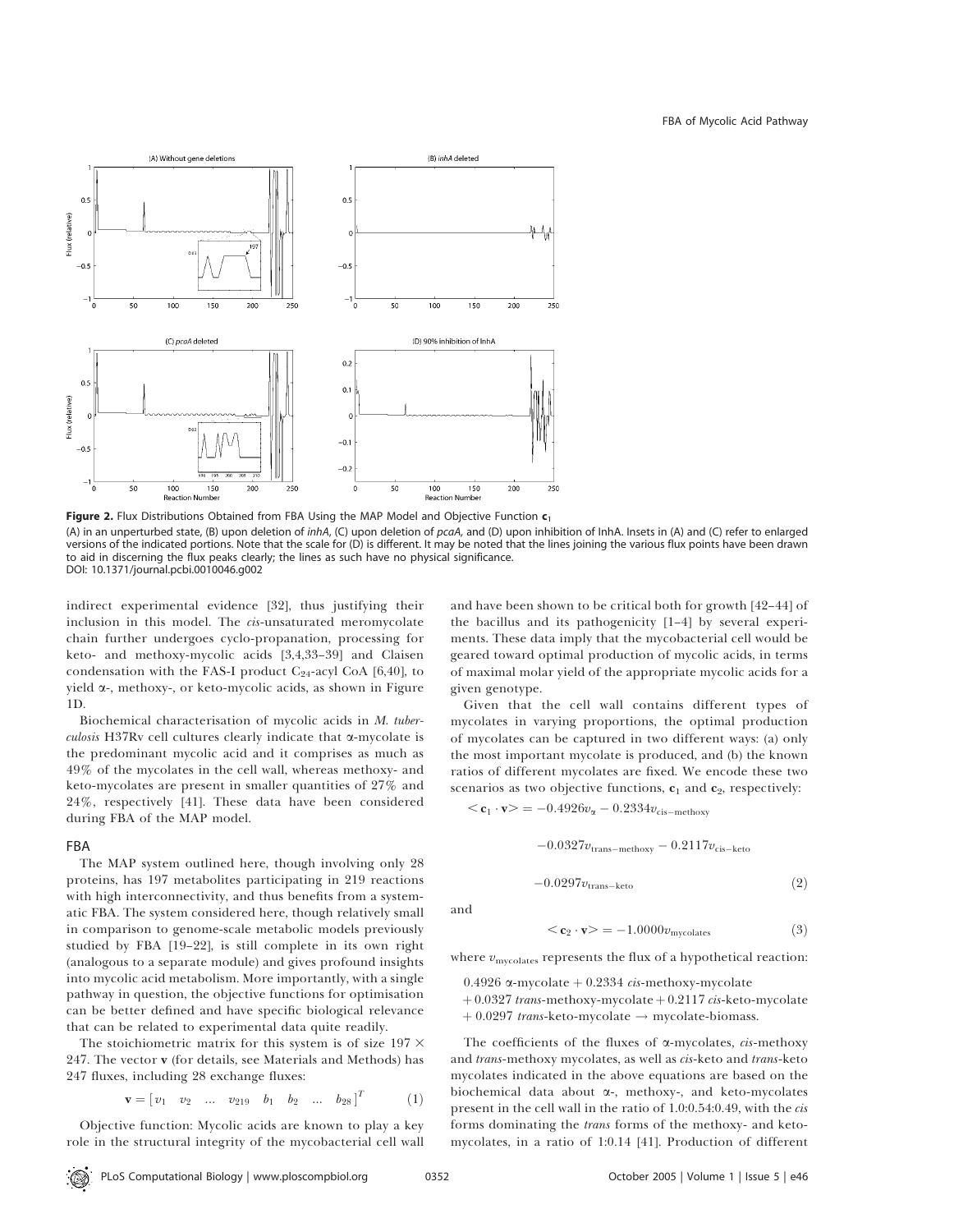mycolates follows much of the same pathway but differs only in the end stages (Figure 1D), suggesting that they may not all be made simultaneously.

The objective functions used in previous FBA studies (such as in [21]) have been capturing the optimal production of the biomass, which implicitly fixes the proportions of the different components of the biomass. The objective function  $c_2$ captures an analogous scenario, where the total mycolate content can be considered as the biomass. We feel that  $c_1$ reflects the biological situation more closely than  $c_2$  for this analysis for the following reasons: (a) it has been reported [4] that the mycobacterial cell can survive in the absence of one of the mycolate components, which cannot be accounted by  $c_2$ ; (b) the objective function  $c_2$  directly precludes the possibility of the cell surviving in the absence of even a single mycolic acid; for any genotype,  $c_2$  necessitates that the mycolates be produced in an all-or-none fashion in the corresponding phenotype. On the other hand,  $c_1$  favours the production of the most important mycolate that can be produced under the given conditions (i.e., following some gene deletions); and (c) reported biological data [44] suggest that the three major mycolates are in fact made at different phases of cell growth.

However, to make the analysis comprehensive, both objective functions have been used independently and the results presented. In the first case, the objective function  $c_1$ (Equation 2) accounts for the relative importance of the mycolates. The coefficients are indicative of the precise ranking order of the various mycolates, based on cell wall composition. On the other hand, the objective function in the second case,  $c_2$  (Equation 3), fixes the relative ratios of the mycolates based on the absolute values of the coefficients.

Once an objective function is fixed, the system translates to solving a linear programming (LP) problem as in Equation 7 (listed in Materials and Methods). The solution of the LP problem, using objective functions  $c_1$  and  $c_2$  yields flux distributions specifying the fluxes of all the internal reactions and the exchanges, as shown in Figures 2A and 3A, respectively. Both figures indicate two major peaks at reactions 3–4 and 63, apart from intense peaks at reactions 220–247. The peaks at reactions 3–4 and 63 correspond to the production of metabolites BCCP-biotin, malonyl CoA, and malonyl acyl carrier protein. The positive and negative peaks at reactions 220–247 correspond to the exchange fluxes originating from external metabolites such as ATP, NADP, NADPH, and CO<sub>2</sub>, indicating their exit from or entry into the MAP system, respectively. A repetitive pattern is observed for reactions 65–172, which is comprehensible in view of the cyclic nature of the reactions involved in extension of the carbon chain in FAS-II. Malonyl CoA is an important metabolite, since it is required not only for the formation of  $C_4$ -acyl-ACP, but also for each of the ten steps of chain elongation by the FAS-I system, where the chain length of the fatty acid component of mycolic acid grows from four carbons to 24 carbons (see Figure 1). Besides, it is also required for the synthesis of malonyl acyl carrier protein, which in turn is required for chain elongation in each of the 20 chain elongation steps catalysed by the FAS-II system, where the chain length grows from  $C_{16}$  to  $C_{52}-C_{58}$ . The large fluxes seen for reaction 4, which produces malonyl CoA, and reaction 3, which produces BCCP-biotin, an immediate precursor of malonyl CoA, are explained by their high



Figure 3. Flux Distributions Obtained from FBA Using the MAP Model and Objective Function  $c_2$ 

(A) in an unperturbed state, (B) upon deletion of pcaA. Inset in A refers to an enlarged version of the indicated portion. Note that the scale for (B) is different. It may be noted that the lines joining the various flux points have been drawn to aid in discerning the flux peaks clearly; the lines as such have no physical significance. DOI: 10.1371/journal.pcbi.0010046.g003

requirement. The exchange fluxes for external metabolites such as ATP, ADP, NADP, and NADPH are also understandably very high, since they are either utilised or produced in large quantities in the pathway.

While the flux distributions using either objective function are largely similar for the reactions belonging to subpathways A, B, and C (see Figure 1), significant differences are observed for the fluxes of the reactions producing mycolates and those immediately related to them. With objective function  $c_1$  (Figure 2A), a small peak at reaction 197 corresponding to  $\alpha$ -mycolate is seen, as shown in more detail in the enlarged inset. It should be noted that, in this unperturbed state, the amounts of methoxy- and ketomycolates produced are negligible, compared with that of  $\alpha$ -mycolate. On the other hand, with objective function  $c_2$ , all the mycolates are produced in the ratio mentioned earlier (Figure 3A, enlarged image in inset), as imposed by the objective function.

## Perturbations

Effects of in silico gene deletions, using  $c_1$ . The perturbations carried out on the MAP model using FBA were (a) in silico gene deletions and (b) inhibition by known drugs. Each of the 28 genes and hence its gene product was systematically deleted from the MAP model, one at a time, and its effect on the flux distribution was analysed (Table 2). Figures 2B and 2C are examples of flux distributions upon deletion of inhA and pcaA, respectively. Upon deletion of inhA, which catalyses every sixth reaction from 69 to 189 (see Figure 1C), the fluxes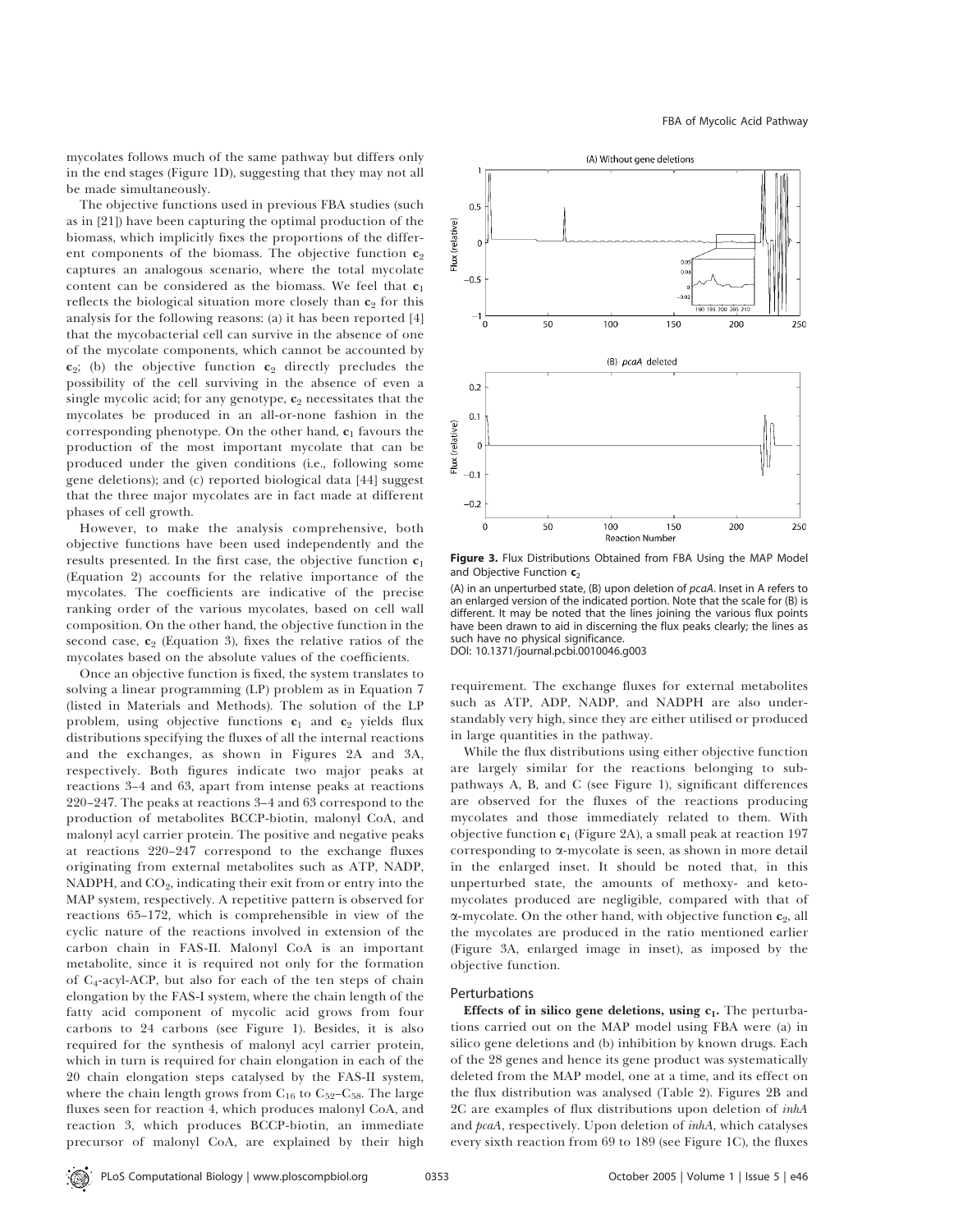| Number         | Gene             | In Silico Deletion Result <sup>a</sup> |              |               |              |  |
|----------------|------------------|----------------------------------------|--------------|---------------|--------------|--|
|                |                  | Using $c_1$                            |              | Using $c_2$   |              |  |
|                |                  |                                        |              |               |              |  |
| $\overline{1}$ | acpS             | Non-essential                          | $\checkmark$ | Non-essential | $\checkmark$ |  |
| 2              | birA             | Non-essential                          | $\checkmark$ | Non-essential | ✓            |  |
| 3              | accA3            | Essential                              | $\checkmark$ | Essential     | $\checkmark$ |  |
| 4              | accD3            | Essential                              | $\times$     | Essential     | $\times$     |  |
| 5              | fas              | Essential                              | $\checkmark$ | Essential     | $\checkmark$ |  |
| 6              | fabD             | Essential                              | <b>NA</b>    | Essential     | <b>NA</b>    |  |
| 7              | fabH             | Essential                              | $\times$     | Essential     | $\times$     |  |
| 8              | fabG1            | Non-essential                          | $\checkmark$ | Non-essential | $\checkmark$ |  |
| 9              | fabG2            | Non-essential                          | $\times$     | Non-essential | $\times$     |  |
| 10             | fabG4            | Non-essential                          | $\checkmark$ | Non-essential | $\checkmark$ |  |
| 11             | UNK1             | Essential                              | <b>NA</b>    | Essential     | <b>NA</b>    |  |
| 12             | inhA             | Essential                              | $\times$     | Essential     | $\times$     |  |
| 13             | $k$ as $B$       | Essential                              | $\checkmark$ | Essential     | $\checkmark$ |  |
| 14             | kasA             | Essential                              | $\checkmark$ | Essential     | ✓            |  |
| 15             | desA1            | Essential                              | $\checkmark$ | Essential     | $\checkmark$ |  |
| 16             | desA2            | Essential                              | ✓            | Essential     | ✓            |  |
| 17             | desA3            | Essential                              | $\times$     | Essential     | $\times$     |  |
| 18             | mmaA2            | Non-essential                          | ✓            | Essential     | $\times$     |  |
| 19             | pcaA             | Non-essential                          | $\checkmark$ | Essential     | $\times$     |  |
| 20             | fadD32           | Essential                              | ✓            | Essential     | ✓            |  |
| 21             | accD4            | Essential                              | $\checkmark$ | Essential     | $\checkmark$ |  |
| 22             | accD5            | Essential                              | <b>NA</b>    | Essential     | <b>NA</b>    |  |
| 23             | pks13            | Essential                              | $\checkmark$ | Essential     | $\checkmark$ |  |
| 24             | mmaA4            | Non-essential                          | ✓            | Essential     | $\times$     |  |
| 25             | mmaA3            | Non-essential                          | $\checkmark$ | Essential     | $\times$     |  |
| 26             | cmaA2            | Non-essential                          | $\checkmark$ | Essential     | $\times$     |  |
| 27             | mmaA1            | Non-essential                          | $\checkmark$ | Essential     | $\times$     |  |
| 28             | UNK <sub>2</sub> | Non-essential                          | <b>NA</b>    | Essential     | <b>NA</b>    |  |

Table 2. Results of In Silico Gene Deletion Studies for the 28 Genes in the MAP Model, Using Objective Functions  $c_1$  and  $c_2$ 

<sup>a</sup> The symbols "V" and "X" indicate the agreement and disagreement of our results with experimental results reported in [46]. NA, non-availability of experimental data.

DOI: 10.1371/journal.pcbi.0010046.t002

of almost all reactions were seen to be zero, except for reactions 1–2 and their corresponding external metabolites. On the other hand, deletion of pcaA, which is involved only in the production of  $\alpha$ -mycolate (Figure 1D1), the flux pattern remained largely unaltered, except for an increase in the flux corresponding to cis-methoxy-mycolate (Figure 1D2). A flat flux distribution profile (of near zero) was observed upon deletion of 16 of the genes (and hence their gene products) in the MAP model. In D1, D2, and D3 sub-pathways, genes common to all three, such as desA1, fall into this category. On the other hand, genes responsible for the production of one or the other mycolate, such as pcaA, involved in D1, when deleted, did not significantly alter the overall flux distribution and are hence classified as non-essential. This is comprehensible, since in these cases, the system is still capable of producing the other two mycolates. Although it has been reported that all three mycolates in appropriate proportions are required for mycobacterial persistence and virulence, growth and survival to varying extents have been observed in the presence of any one component [4,45]. Experimental data available for pcaA deletion indeed show that the mutant bacilli can grow and survive for limited periods by producing a significant excess of keto-mycolate, to compensate for the absence of a-mycolate. Our results too show a similar compensatory effect upon deletion of pcaA, consistent with the experimental results about its non-essentiality [4,46]. In our results, however, methoxy- rather than keto-mycolate was produced in excess, because of the incorporation of their

relative abundances available in literature [41] into the objective function. If the proportion of keto-mycolate was higher than that of methoxy-mycolate, then we would have observed a higher proportion of keto- rather than methoxy-mycolate, in our results. However, given the lack of more experimental details on the composition under different conditions, or the exact functional role of each of the mycolates, this difference does not seem too significant, at this stage.

Effects of in silico gene deletions, using  $c_2$ . Systematic in silico gene deletion studies were carried out using the MAP model and with  $c_2$  as the objective function. Here too, each of the 28 genes and hence its product was systematically deleted from the MAP model, one at a time, and its effect on the flux distribution was analysed, as presented in Table 2. An example where a significant difference was found with respect to the perturbations using  $c_1$  is illustrated by pcaA deletion. Upon deletion of  $pcaA$ , using  $c_2$ , almost all of the reaction fluxes were seen to have dropped to zero, except for reactions 1–2 and their corresponding external metabolites (Figure 3B). This is in contrast to the corresponding gene deletion, using  $c_1$ , observed in Figure 2C, where the flux distribution is very similar to that in the unperturbed case. These results suggest  $pcaA$  to be essential if  $c_2$  is used, in contrast to the results obtained using  $c_1$  as well as reported biological data discussed above, indicating  $c_1$  to be a better objective function. Since the objective function  $c_2$  demands the production of all mycolates in the appropriate ratio,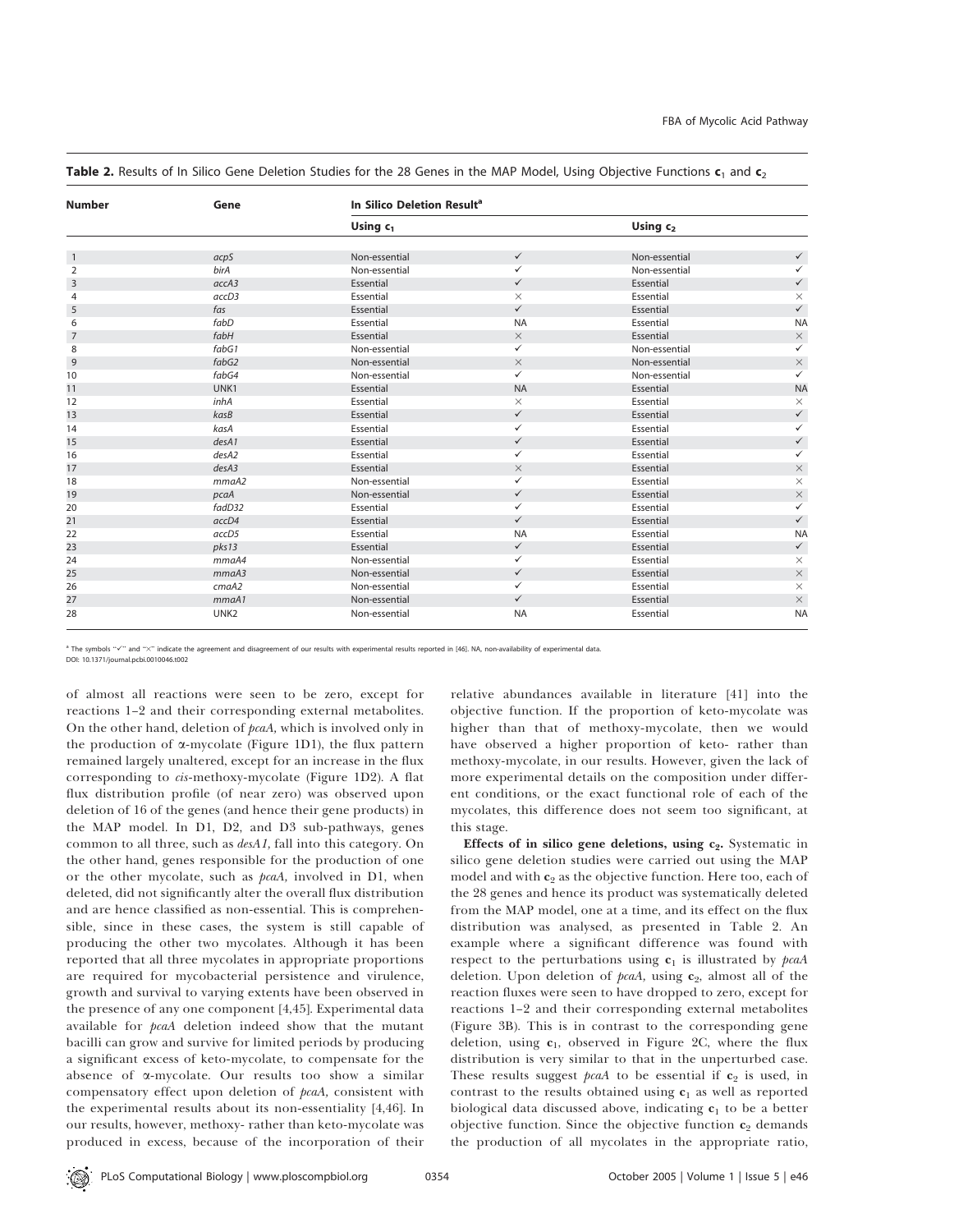apart from pcaA, five other genes that were non-essential in the analysis using  $c_1$  were classified as essential.

Minimisation of metabolic adjustment (MOMA), using the methodology described by Segre` and co-workers [47], was also carried out for all the gene deletions (using  $c_1$  and  $c_2$  as objective functions in separate studies). There were no significant changes in the flux profiles, and hence in the interpretations, as compared with those described above.

Experimental data from systematic gene deletion studies using the transposon site hybridisation mutagenesis technique are available in the literature [46]. Comparison of such data for these 28 genes with the results obtained from our FBA study (using both objective functions) is shown in Table 2. With  $c_1$ , a good correlation was observed for 19 genes, no experimental data was available for four genes, and disagreement was seen for only five genes. High correlation with experimentally observed data about the essentiality of individual genes indicates the usefulness of our MAP model and its study using FBA. With  $c_2$ , a good correlation was observed for 13 genes and disagreement was seen for 11 genes.

On analysing the results of the gene deletion studies obtained using  $c_1$  and  $c_2$ , it is apparent that the objective function  $c_1$  is able to reflect the biological situation better.  $c_2$ requires the production of all mycolates in a definite ratio under all conditions, which is not very appropriate, considering the fact that cells can survive even in the absence of one or more mycolates [4] and that in any state, only a single mycolate is produced in the cell. Hence, for the rest of the analyses, we have restricted the discussion to the gene deletion results obtained using  $c_1$ .

The possible reasons for the disagreements (using  $c_1$ ) for accD3, fabG2, fabH, inhA, and desA3 are discussed below. We had identified malonyl CoA as an internal metabolite, in the absence of concrete experimental evidence of its being produced by other reactions in the cell. However, if indeed malonyl CoA is produced by the cell through some other means, then AccD3 would no longer be essential, agreeing with the experimental results. *fabG2* has been reported as essential, while our analysis identified it as non-essential. Clearly, in our model, FabG2 can be substituted for by either FabG1 or FabG4. However, it may be possible that FabG2 could be responsible for catalysing some other critical reaction outside the MAP, which could contribute to its essentiality. fabH is a critical gene, whose product catalyses the important step that links FAS-I to FAS-II. Our sequence analysis studies also show that FabH has no homologues in the mycobacterial proteome. It is unclear as to why this is a non-essential gene in experimental studies. Similarly, inhA, identified as essential in our analysis but reported as nonessential in the experimental studies using transposon site hybridisation mutagenesis, is a well-known target for drugs such as isoniazid and ethionamide. While that may be the case for the conditions under which the transposon site hybridisation mutagenesis experiment was carried out, it is well-known that inhibition of InhA leads to a significant reduction in the growth of mycobacteria, making its inhibitors as front-line drugs. InhA is also known to be essential for mycolic acid synthesis [48], which in turn is known to be essential for survival of the pathogen [7]. In fact, InhA has been shown to be one of the few highly overexpressed proteins inside an infected macrophage [48]. The topology of the curated reaction network clearly makes InhA an essential gene for the system, which is in agreement with its known role for mycobacterial survival [48]. Another possibility could be that structural but not sequence homologues of InhA and FabH, which are not yet wellcharacterised (and hence not a part of our model), may substitute in their absence. desA3 has been reported as nonessential but was identified as essential from our analysis. It is possible that our model may not have accounted for its exact physiological role, due to lack of information in literature.

Inhibition studies were carried out for isoniazid, since its inhibition of InhA has been well-characterised in the literature [9,10]. Inhibition in the context of FBA is in fact similar to that of deletion studies of the corresponding gene, except that the latter will lead to total inactivation of that gene, whereas inhibition by a drug need not necessarily lead to total inactivation. Just to represent the relative effect upon partial inactivation, we have considered a scenario where isoniazid would inhibit InhA to an extent of 90%. The flux profile shown in Figure 2D indicates much lower fluxes for each of the reactions. Similar results will be obtained for any inhibitor of InhA. Thus, the model and the method, besides being consistent with a requirement of a high percentage of inhibition for an ideal drug, also show their utility in analysing drug action when any quantitative data become available.

This method also has the potential to consider inhibition at multiple points. For example, isoniazid is thought to act at two points in the pathway (InhA and KasA), although conclusive experimental proof is still awaited [49]. The FBA study here presents a ready framework to analyse the effects of such drug inhibitions, which would be extremely difficult to judge by an inspection of the reaction map alone.

While the usefulness of FBA for large systems with high network connectivities and redundancy is well established, its application for specific pathways, which can be considered as simpler systems, has not yet been well explored in the literature. The study reported here illustrates the usefulness of FBA even for individual pathways. The effects of the perturbations to a system even of this size, either at single points or at multiple points, are beyond unambiguous comprehension and thus benefit from systematic studies such as FBA to get meaningful results. Moreover, FBA provides a handle to systematically identify essential genes in the pathway, irrespective of the size of the system, in a systematic, efficient, and much simplified manner. An advantage of considering specific pathways individually is that the objective functions for optimisation can be better defined, with specific biological relevance, to generate hypotheses useful for designing molecular biology studies quite readily. It must be noted that at the present time our understanding of systems, and hence their reconstructions in general, is not sufficient to generate knowledge that can replace biochemical or genetic experiments. However, an in silico framework for predicting gene essentiality, while complementing experimental data where available, has the additional advantage of enabling studies under various environmental conditions such as during low nutrition or upon oxidative stress, or even in the presence of drugs, which are difficult to perform experimentally.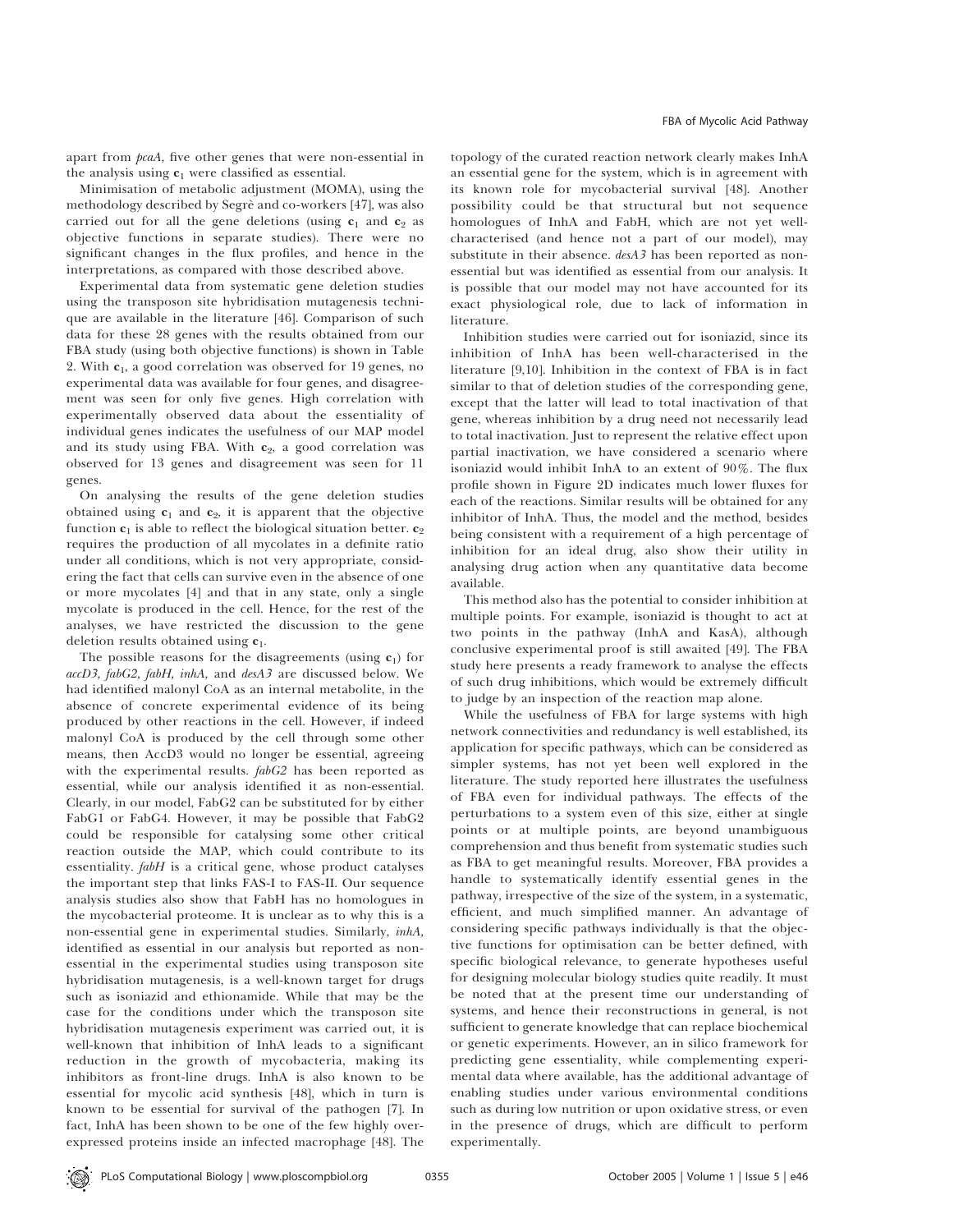Table 3. Homologues Present in M. tuberculosis and Human Proteomes for Genes Identified As Essential, Based on In Silico Gene Deletion Studies

| Rv                | Gene       | <b>Homologues</b>             |                                   |                |  |
|-------------------|------------|-------------------------------|-----------------------------------|----------------|--|
| <b>Identifier</b> |            | $E < 0.1$ ;<br>50% Similarity | $E < 10^{-5}$ ;<br>30% Similarity |                |  |
|                   |            | <b>M.</b> tuberculosis        | <b>Human</b>                      | <b>Human</b>   |  |
|                   |            |                               |                                   |                |  |
| <b>Rv0533c</b>    | fabH       | $\mathbf{1}$                  | $\Omega$                          | $\Omega$       |  |
| <b>Rv0824c</b>    | desA1      | $\mathcal{P}$                 | $\Omega$                          | $\Omega$       |  |
| <b>Rv0904c</b>    | accD3      | $\mathbf{1}$                  | $\Omega$                          | $\Omega$       |  |
| <b>Rv1094</b>     | desA2      | $\overline{2}$                | $\Omega$                          | $\Omega$       |  |
| <b>Rv1484</b>     | inhA       | 1                             | $\Omega$                          | $\Omega$       |  |
| Rv2243            | fabD       | 1                             | $\Omega$                          | 1              |  |
| <b>Rv2245</b>     | kasA       | $\overline{2}$                | 1                                 | 1              |  |
| Rv2246            | $k$ as $R$ | $\mathcal{P}$                 | 1                                 | 1              |  |
| <b>Rv2524c</b>    | fas        | 1                             | $\Omega$                          | $\Omega$       |  |
| <b>Rv3229c</b>    | desA3      | 1                             | $\Omega$                          | $\Omega$       |  |
| Rv3280            | accD5      | 5                             | $\overline{2}$                    | $\overline{2}$ |  |
| Rv3285            | accA3      | 3                             | 4                                 | 4              |  |
| <b>Rv3799c</b>    | accD4      | $\overline{4}$                | 1                                 | $\overline{2}$ |  |
| <b>Rv3800c</b>    | pks13      | 1                             | $\Omega$                          | $\Omega$       |  |
| Rv3801c           | fadD32     | 9                             | $\Omega$                          | 6              |  |
|                   |            |                               |                                   |                |  |

DOI: 10.1371/journal.pcbi.0010046.t003

#### Identification of Drug Targets

Those genes that were classified as essential in the above analysis automatically form a first list of putative targets for anti-tubercular drugs, since their total inactivation results in loss of production of mycolic acids and hence the viability or the pathogenicity of the bacillus. However, it was reasoned that an ideal target should be essential not only in terms of the reaction it can catalyse, but also as the only protein coded by the genome that can perform the same task. Moreover, an ideal target should also have no recognisable homologue in the host system, which can in principle compete with the same drug, leading to unintended/adverse effects in the host system. Sequence analysis with the *M. tuberculosis* H37Rv and human proteomes was therefore carried out for each of the identified targets and the results are summarised in Table 3.

Of the 16 proteins classified as essential in Table 2, no close homologues were observed within the M. tuberculosis H37Rv proteome for seven proteins: FabH, AccD3, InhA, FabD, Fas, Pks13, and DesA3. Similarities greater than 50% using the BLOSUM62 substitution matrix with an e-value of less than 0.1 for a length greater than 70% of the query sequence were considered as close homologues (in both proteomes). For identifying more distant/fast-evolving homologues in the human proteome, homologues were identified with a second set of criteria, considering similarities greater than 30% using the BLOSUM62 substitution matrix with an e-value of less than  $10^{-5}$  for greater than  $70\%$  of the query sequence length. None of the seven proteins have close homologues in the human proteome. A distant homologue was identified with the second set of criteria for FabD. Those proteins, which have no other homologues either in the mycobacterial proteome or in the human proteome, are therefore obvious potential drug targets. Proteins lacking homologues with multiple cut-offs can be considered targets with greater confidence. Identification of their presence only in the

bacterial cell helps in the process of validation as useful drug targets. Front-line anti-tubercular drugs in current clinical practice, isoniazid and ethionamide, in fact turn out to be inhibitors of InhA [9,10], preventing mycolic acid synthesis. Thus, the inhibition of the identified targets, which would all lead to impairment of mycolic acid synthesis, appears to be a promising strategy for designing anti-tubercular agents.

Besides the seven targets mentioned above, DesA1, DesA2, and FadD32 do not have any close homologues in the human proteome but have homologues in the M. tuberculosis H37Rv proteome. Of these, DesA1 and DesA2 are homologues of each other, but it is not clear as yet whether they are required together or if they can substitute for one another. KasA and KasB too are homologues of each other and do not share similarities with any other mycobacterial protein. However, they share considerable sequence similarities with a hypothetical human protein FLJ20604. FadD32 too exhibits distant homology with six other proteins in the human proteome. Such mycobacterial proteins would also be interesting drug targets, provided such homologies are considered during drug design.

In conclusion, the work presented here provides a framework to rationally identify targets for use in tuberculosis drug design and provides a ready shortlist that can be experimentally tested. This also outlines a general strategy for analysis of microbial metabolism, providing insights into targets for drug design. Systems approaches are being increasingly applied for understanding the metabolic capabilities of organisms, which can be exploited for drug design. A major bottleneck in this process is the accuracy of the model, which requires expert curation of available literature. The MAP model presented here should be of value not only in drug design but also for understanding mycolic acid synthesis in general. The model can also be adapted to perform quantitative simulations when kinetic data become available, and it can be used as a framework for incorporating newer or alternate components when such information becomes available.

#### Materials and Methods

Model building. Initially, the Kyoto Encyclopedia of Genes and Genomes database was explored to obtain information about various proteins that comprise the MAP in M. tuberculosis H37Rv. Information about the FAS-I and FAS-II pathways in M. tuberculosis was available in the Kyoto Encyclopedia of Genes and Genomes database [50], but appeared to be based on pre-genomic annotations and was also incomplete and inconsistent in parts. The BioCyc repository of pathway models [51], on the other hand, had more recent annotations and provided a basic framework to build the MAP model. It contained information about 11 proteins. However, no explicit data were available about the specific reactions during the fatty acid elongation steps, catalysed by the FAS-I and FAS-II enzyme systems. Further, no information was available for the conversion of the FAS-II products to mycolates. Available literature (detailed in Table 1), as well as annotations in the TubercuList (http://genolist.pasteur.fr/ TubercuList/) database, were therefore carefully analysed to fill the missing links and obtain a comprehensive model of the MAP, which contained information about 28 proteins, catalysing 219 reactions involving 197 metabolites, thus yielding a detailed pathway landscape. The model was encoded using SBML Level 2 Version 1 [52].

The set of reactions in the landscape were then mathematically represented as a stoichiometric matrix,  $S_{m\times n}$ , with every metabolite being represented by a row  $(m \text{ metabolites})$  and every reaction by a column  $(n \text{ elements})$ reactions). The entries in each column correspond to the stoichiometric coefficients of the metabolites (negative for reactants and positive for products) for each reaction. The  $i^{th}$  row of the matrix defines the participation of a particular metabolite across all metabolic reactions,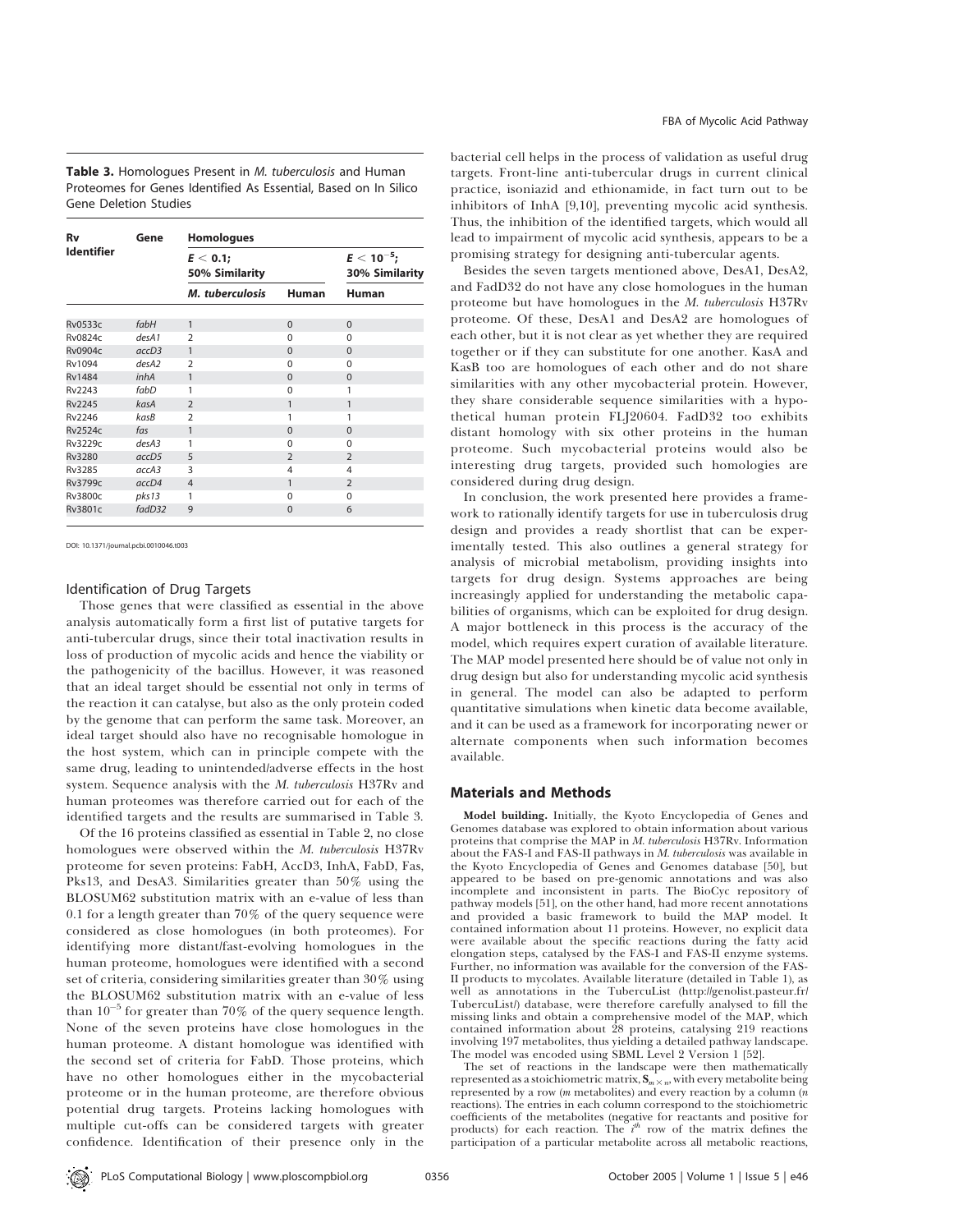and the  $j^{\text{th}}$  column provides the stoichiometry of all metabolites in that reaction. Exchange fluxes were considered for metabolites that are typically exchanged with the environment (e.g., ATP, ADP, NAD[P], and NAD[P]H) and those that are not produced by the system, or those that are produced in the system for use in other metabolic pathways. Such metabolites, referred to as external metabolites, will have corresponding exchange fluxes in the pathway. The other metabolites were regarded as internal, which are produced by the system and consumed within the system itself. The external metabolites in the MAP model were identified manually. A list of external metabolites has also been supplied as part of Dataset S2.

FBA. FBA [12,53,54] has been shown to be a very useful technique for analysis of metabolic capabilities of cellular systems [20,21,55,56]. FBA involves carrying out a steady-state analysis, using the stoichiometric matrix for the system in question. The system is assumed to be optimised with respect to functions such as maximisation of biomass production or minimisation of nutrient utilisation, following which it is solved to obtain a steady-state flux distribution. This flux distribution is then used to interpret the metabolic capabilities of the system. The dynamic mass balance of the metabolic system is described using the stoichiometric matrix, relating the flux rates of enzymatic reactions,  $\mathbf{v}_{n} \times$  1 to time derivatives of metabolite concentrations,  $\mathbf{x}_m \times 1$  as

$$
\frac{d\mathbf{x}}{dt} = \mathbf{S} \ \mathbf{v} \tag{4}
$$

$$
\mathbf{v} = \begin{bmatrix} v_1 & v_2 & \dots & v_n & b_1 & b_2 & \dots & b_{n_{\text{ext}}} \end{bmatrix}^T
$$
 (5)

where  $v_i$  signifies the internal fluxes,  $b_i$  represents the exchange fluxes in the system, and  $n_{\text{ext}}$  is the number of external metabolites in the system. At steady-state,

$$
\frac{d\mathbf{x}}{dt} = \mathbf{S} \ \mathbf{v} = 0 \tag{6}
$$

Therefore, the required flux distribution belongs to the null space of S. Since  $m \le n$ , the system is under-determined and may be solved for v fixing an optimisation criterion, following which, the system translates into an LP problem:

$$
\min_{\mathbf{v}} \mathbf{c}^T \mathbf{v} \text{ s.t. } \mathbf{S} \mathbf{v} = 0 \tag{7}
$$

where c represents the objective function composition, in terms of the fluxes. Further, we can constrain:

$$
0 < v_i < \infty \tag{8}
$$

$$
-\infty  (9)
$$

which necessitates all internal irreversible reactions to have a flux in the positive direction and allows exchange fluxes to be in either direction. Practically, a finite upper bound can be imposed, so that the problem does not become unbounded. This upper bound may also be decided based on the knowledge of cellular physiology. In our analysis, the upper bound was set as unity, which then effectively gives the relative ratios of the reaction fluxes. MATLAB (http://www. mathworks.com/) was used for solving the LP problem. The ''linprog'' routine from the Optimization Toolbox was used, which uses a largescale interior point algorithm.

Perturbations. FBA also has the capabilities to address the effect of gene deletions and other types of perturbations on the system. Gene deletion studies were performed by constraining the reaction flux(es)

#### References

- 1. Smith I (2003) Mycobacterium tuberculosis: Pathogenesis and molecular determinants of virulence. Clin Microbiol Rev 16: 463–496.
- 2. Barry CE III, Lee RE, Mdluli K, Simpson AE, Schroeder BG, et al. (1998) Mycolic acids: Structure, biosynthesis and physiological functions. Prog Lipid Res 37: 143–179.
- 3. Dubnau E, Chan J, Raynaud C, Mohan V, Lanéelle M, et al. (2000) Oxygenated mycolic acids are necessary for virulence of Mycobacterium tuberculosis in mice. Mol Microbiol 36: 630–637.
- 4. Glickman M, Cox J, Jacobs W (2000) A novel mycolic acid cyclopropane synthetase is required for cording, persistence, and virulence of Mycobacterium tuberculosis. Mol Cell 5: 717–727.
- 5. Crick DC, Mahapatra S, Brennan PJ (2001) Biosynthesis of the arabinogalactan-peptidoglycan complex of Mycobacterium tuberculosis. Glycobiology 11: 107R–118R.
- 6. Takayama K, Wang C, Besra GS (2005) Pathway to synthesis and processing of mycolic acids in Mycobacterium tuberculosis. Clin Microbiol Rev 18: 81–101.

corresponding to the gene(s) (and therefore, of their corresponding proteins[s]), to zero. Effects of inhibitors of particular proteins were also studied in a similar way, by constraining the upper bounds of their fluxes to any defined fraction of the normal flux, corresponding to the extents of inhibition.

MOMA. MOMA [18,47] is a technique similar to FBA, particular to the analysis of perturbed systems and has been reported to outperform FBA in certain cases. MOMA circumvents the use of an objective function for optimisation under perturbed conditions and rather solves for a flux distribution closest to the unperturbed system, subject to the new constraints imposed, minimising the metabolic adjustment of the system.

Analysis of the effects of deletion of individual genes on the flux profiles of the five mycolates provided us a handle to define essential and non-essential genes. Those deletions that resulted in zero or near-zero fluxes of all the mycolates were considered as essential, and the rest were considered as non-essential.

Feasibility analysis of putative targets. Sequence analysis was carried out using BLAST [57] to adjudge the feasibility of the putative targets identified through FBA. Homologues were searched for within the M. tuberculosis H37Rv and human proteomes, using BLOSUM62 substitution matrix. The BLAST outputs were parsed with homegrown scripts using BioPython modules, to identify homologues that satisfied various length and similarity criteria.

## Supporting Information

Dataset S1. SBML Model of the MAP

An SBML model for the MAP in M. tuberculosis.

Found at DOI: 10.1371/journal.pcbi.0010046.sd001 (124 KB XML).

Dataset S2. Flat File Containing Reactions in the MAP

A flat file containing all the reactions in the MAP, along with the genes corresponding to proteins that catalyse the reactions. The external metabolites have also been indicated in the file.

Found at DOI: 10.1371/journal.pcbi.0010046.sd002 (19 KB TXT).

#### Accession Number

The SwissPROT/TrEMBL (http://www.ebi.ac.uk/trembl/) accession number for hypothetical human protein FLJ20604 is Q9NWU1. Gene accession numbers are listed in Table 1.

# Acknowledgments

Financial support from the computational genomics initiative of the Department of Biotechnology is gratefully acknowledged. Use of facilities at the Interactive Graphics Based Molecular Modeling Facility and Distributed Information Centre (both supported by the Department of Biotechnology) and the facilities at the Supercomputer Education and Research Centre are also gratefully acknowledged.

Competing interests. The authors have declared that no competing interests exist.

Author contributions. KR, PR, and NC conceived and designed the experiments. KR and PR performed the experiments. KR, PR, and NC analysed the data, and wrote the paper.

- 7. Draper P, Daffé M (2005) The cell envelope of Mycobacterium tuberculosis with special reference to the capsule and outer permeability barrier. In: Cole ST, editor. Tuberculosis and the tubercle bacillus. Washington, D.C.: American Society of Microbiology Press. pp. 261–273
- 8. Pasqualoto KFM, Ferreira EI, Santos-Filho OA, Hopfinger AJ (2004) Rational design of new antituberculosis agents: Receptor-independent four-dimensional quantitative structure-activity relationship analysis of a set of isoniazid derivatives. J Med Chem 47: 3755–3764.
- 9. Lei B, Wei C, Tu S (2000) Action mechanism of antitubercular isoniazid. Activation by Mycobacterium tuberculosis KatG, isolation, and characterization of inhA inhibitor. J Biol Chem 275: 2520–2526.
- 10. Banerjee A, Dubnau E, Quemard A, Balasubramanian V, Um K, et al. (1994) inhA, a gene encoding a target for isoniazid and ethionamide in Mycobacterium tuberculosis. Science 263: 227–230.
- 11. Ma H, Zeng AP (2003) Reconstruction of metabolic networks from genome data and analysis of their global structure for various organisms. Bioinformatics 19: 270–277.